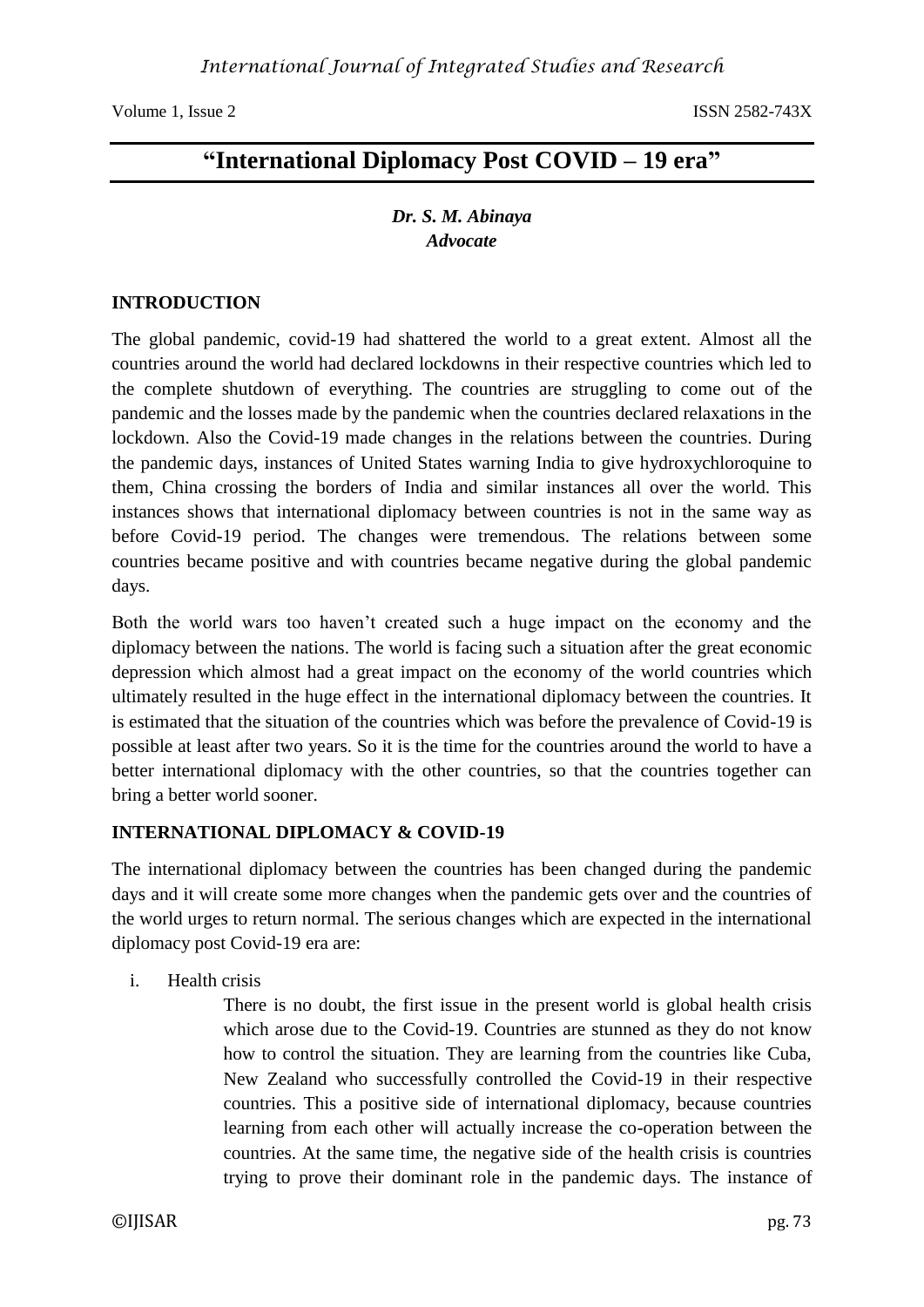United States President Donald Trump warning India stating US may retaliate if it did not export anti-malarial drug Hydroxychloroquine despite his personal request, saying he would be surprised in case of a negative outcome as New Delhi has good relations with Washington<sup>1</sup>. Only after the retaliation threat from the U.S., India stated that apart from nations badly affected by the virus it would supply the drug to neighbouring countries in appropriate quantities given the humanitarian aspects of the pandemic<sup>2</sup>.

It is pretty sure countries are trying to reduce the number of Covid-19 affected people in their countries, because the ultimate object of any country is to protect its citizens from any kind of imminent danger. Countries usually goes to any extent to save its citizens. Also this is a situation for countries like India to recast its health diplomacy and fork out a new vision for India's role in world health post Covid-19 scenario<sup>3</sup>. This may lead to either positive or negative impact between the relations of the countries. This will have a severe impact in the diplomacy between countries post Covid-19 world.

The possible situation of international diplomacy with relation to health crisis in the post Covid-19 world is there will a tussle between stronger multilateralism and short term populist politics dictated by domestic calculations, and there will are apprehensions of an increased role by China could mean coding authoritarian tendencies and non-transparency into global governance of health<sup>4</sup>.

ii. Changes in governance

Around the world, in some countries elections as to the Presidential or Prime Ministerial post is ought to come amid Covid-19 break out. Some of the countries have postponed the elections. The opposite parties are attacking the ruling party with the prime reason as the ruling party failed to control the pandemic and the country's economy are down in the line. And some countries, to put an end to this talks tries to find out a suitable vaccine to combat the Covid-19. One main electoral factor that decides the international diplomacy is the Presidential election of United States. The studies reveals that around 57.7% of Americans disapprove with the Trump's response to the corona virus crisis<sup>5</sup>. The big question which is yet to be answered is will that 57.7% who disapprove with Trump will lead to a serious blow to his governance and will there be a change in governance?

 $\overline{a}$ 

<sup>1</sup> PTI. Trump talks tough, warns of 'retaliation' if India doesn't export Hydroxychloroquine to U.S. (07 April 2020). The Hindu. Retrieved from https://www.thehindu.com/.

<sup>&</sup>lt;sup>2</sup> Hydroxychloroquine: India agrees to release drug after Trump retaliation threat. (07 April 2020). BBC News. Retrieved from https://www.bbc.com/.

<sup>&</sup>lt;sup>3</sup> Priti Patnaik. COVID-19 Will Recast Global Health as a Security Issue. India Must Gear up for Health Diplomacy. Retrieved from https://thewire.in/.

<sup>4</sup> Ibid.

<sup>&</sup>lt;sup>5</sup> Aaron Bycoffe, Christopher Groskopf and Dhrumil Mehta. How Americans View The Coronavirus Crisis And Trump's Response. Retrieved from https://projects.fivethirtyeight.com/.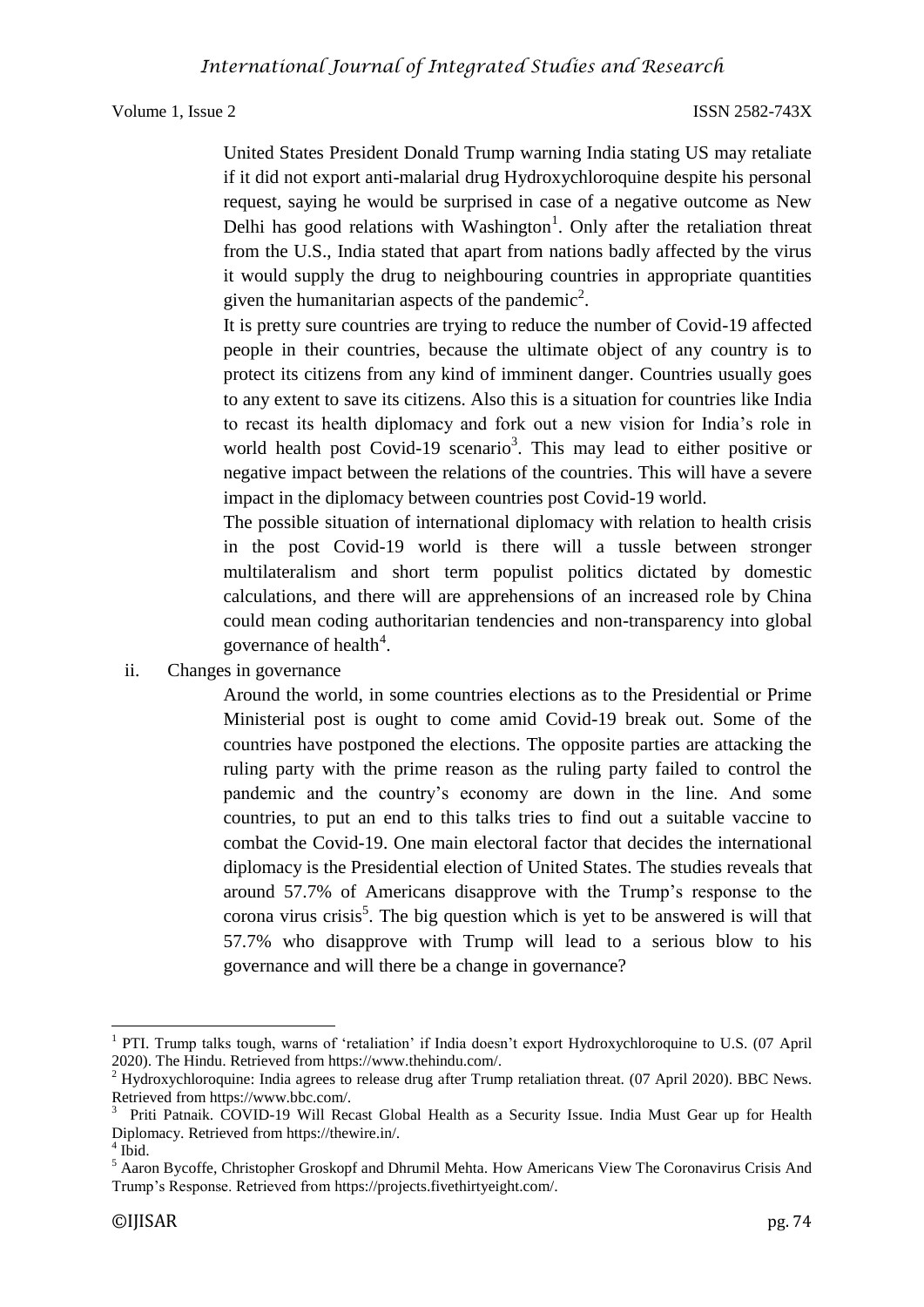As of August 25, 2020, International Foundation for Electoral Systems has recorded postponement of elections in sixty five countries and eight territories including general elections in some major countries like New Zealand, Poland, Sri Lanka, Syria and other elections like by-elections, local elections and referendum<sup>6</sup>. In India Rajya Sabha elections and some by-elections were deferred and the Election Commission of India is looking for the possibilities of conducting elections in post lockdown phase<sup>7</sup>.

The possible impacts of the delay and postponement of elections in the countries around the world due to the Covid-19 would affect international diplomacy in a way like peace building efforts will be severely impacted. When elections are postponed it will lead to legal infringements and democratic backsliding<sup>8</sup>. Postponement of elections results in the deprivation of citizens right to choose their leaders, at a time when leadership choices are of paramount importance<sup>9</sup>. This will lead to more complications and risks in the international perspective.

iii. Predominant role by China

No reports says that the Covid-19 virus was intently spreaded by China. United States constantly blaming China for spreading the virus and it has not even informed the world earlier. U.S. even claims that it has sufficient evidence to show cause that the virus has been spreaded by China. But whatever be it, China successfully tackled the Covid-19 and the situations are back to normal there steadily. America being the country worst affected by the Covid-19, so the next dominant role in the international relations would be definitely played by China in the post covid-19 world.

To explain this, the status of the United States as a global leader over the past seven decades has been built on $^{10}$ :

- $\rightarrow$  Wealth and power
- $\rightarrow$  Legitimacy that flows from the United States' domestic governance
- $\rightarrow$  Provision of global public goods
- $\rightarrow$  Ability and willingness to muster and co-ordinate a global response to crises.

The corona virus pandemic is testing on all the above four elements of the U.S. leadership in which it is failing in the test so far. With Washington falters, Beijing is taking steps steadily and taking advantage of the hole

 $\overline{a}$ 6 elections\_postponed\_due\_to\_covid-19.pdf. Retrieved from https://www.ifes.org/.

<sup>&</sup>lt;sup>7</sup> Anubhuti Vishnoi. Covid-19 makes a mess of election schedules around the world. (27 April 2020). The Economic Times. Retrieved from https://m/economictimes.com/.

<sup>&</sup>lt;sup>8</sup> Sead Alihodzic, Ingrid Bicu. The Impact of COVID-19 on Transitional Elections and Peacebuilding. Retrieved from https://peacelab.blog/.

<sup>&</sup>lt;sup>9</sup> Frances Z. Brown, Saskia Brechenmacher, Thomas Carothers. How Will the Coronavirus reshape Democracy and Governance Globally. Retrieved from https://carnegieendowment.org/.

<sup>&</sup>lt;sup>10</sup> Kurt M. Campbell, Rush Doshi. The Coronavirus Could Reshape Global Order. Retrieved from https://www.foreignaffairs.com/.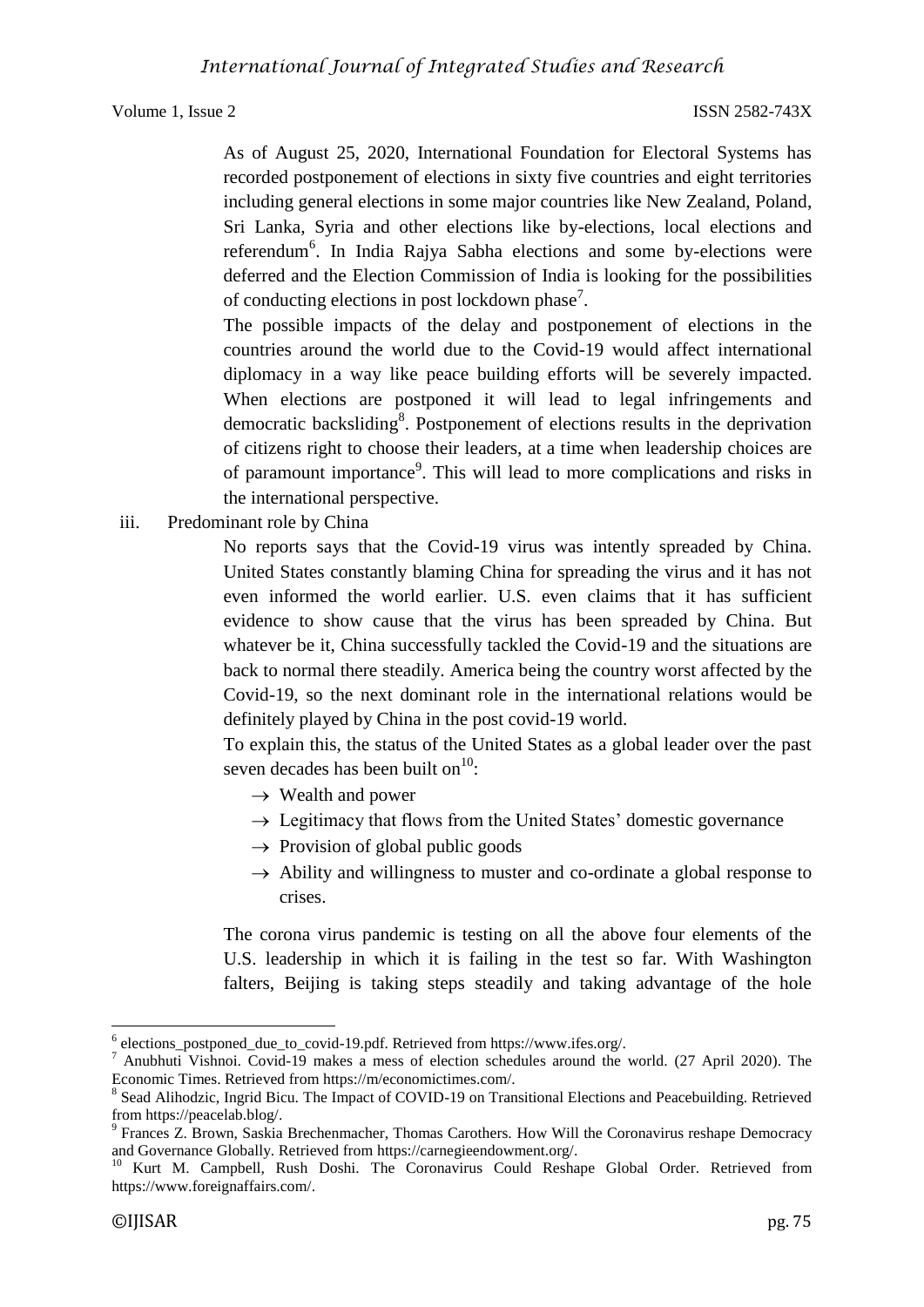created by the U.S. mistakes, and filling the vacuum to position itself as the global leader in pandemic response<sup>11</sup>. In addition China has taken its first step to bring out a change in the international dominant power by assisting countries during the pandemic days. The Foreign Ministry spokesman Zhao Lijian said that China has sent face masks, protective suits, test kits to 127 countries and 4 international organizations, 13 medical teams to 11 countries and held over 70 video conferences sharing experience and data with more than 150 countries and regions as well as international organizations<sup>12</sup>. According to China custom, it stated that from March 1 to April 4, China had exported medical supplies including 3.86 billion face masks, 37.52 million protective suits, 2.41 million thermometers and 16,000 ventilators, 2.84 million test kits and 8.41 million pairs of protective glasses totally a worth of 10.2 billion yuan which is equivalent to  $1.4$  billion U.S. dollars<sup>13</sup>. Simultaneously, China has extended its helping hands to many countries like Vatican City, Nigeria, Bangladesh, Arab countries and several others.

### iv. Fall of United States

It is undoubted that United States tops the world with highest number of Covid-19 affected persons and the death rate is also very high. This made a huge impact on the economy of the country and its super power over the world countries. The GDP of U.S. shrank 9.1 percent for the April – June quarter of 2020 which is the largest quarterly decline since the series began in 1947, even as the market expectations were much lower than the actual number  $14$ . In addition, Covid-19 led to mass of unemployment and people were claiming for the unemployment benefits. As per a Reuters report it stated that since March 21, more than 36 million have filed for unemployment benefits, which is almost a quarter of the working age population<sup>15</sup>. The country is facing financial crisis during these pandemic days. The pandemic has also proven the shortage of proper healthcare and the hospitals in the U.S.

The public health crisis in any country needs support from international organization to combat the crisis. But in the case of U.S. Trump is defunding the World Health Organization which will result in the hostile relation between the two. Also presently, WHO is the only organization who can help U.S. to come out of the crisis. In addition currently, China is the country with most functioning economy and may become the dominant supplier of drugs

**<sup>.</sup>**  $11$  Ibid.

<sup>&</sup>lt;sup>12</sup> China says it has help over 130 countries and intl organizations fight COVID-19 pandemic. Retrieved from https://news.cgtn.com/.

 $13$  Ibid.

<sup>&</sup>lt;sup>14</sup> Which top economies have suffered worst GDP fall due to COVID-19?. Retrieved from https://www.businesstoday.in/.

<sup>&</sup>lt;sup>15</sup> Explained Desk. Explained: How Covid-19 has affected the global economy. (16 May 2020) The Indian Express. Retrieved from https://indianexpress.com/.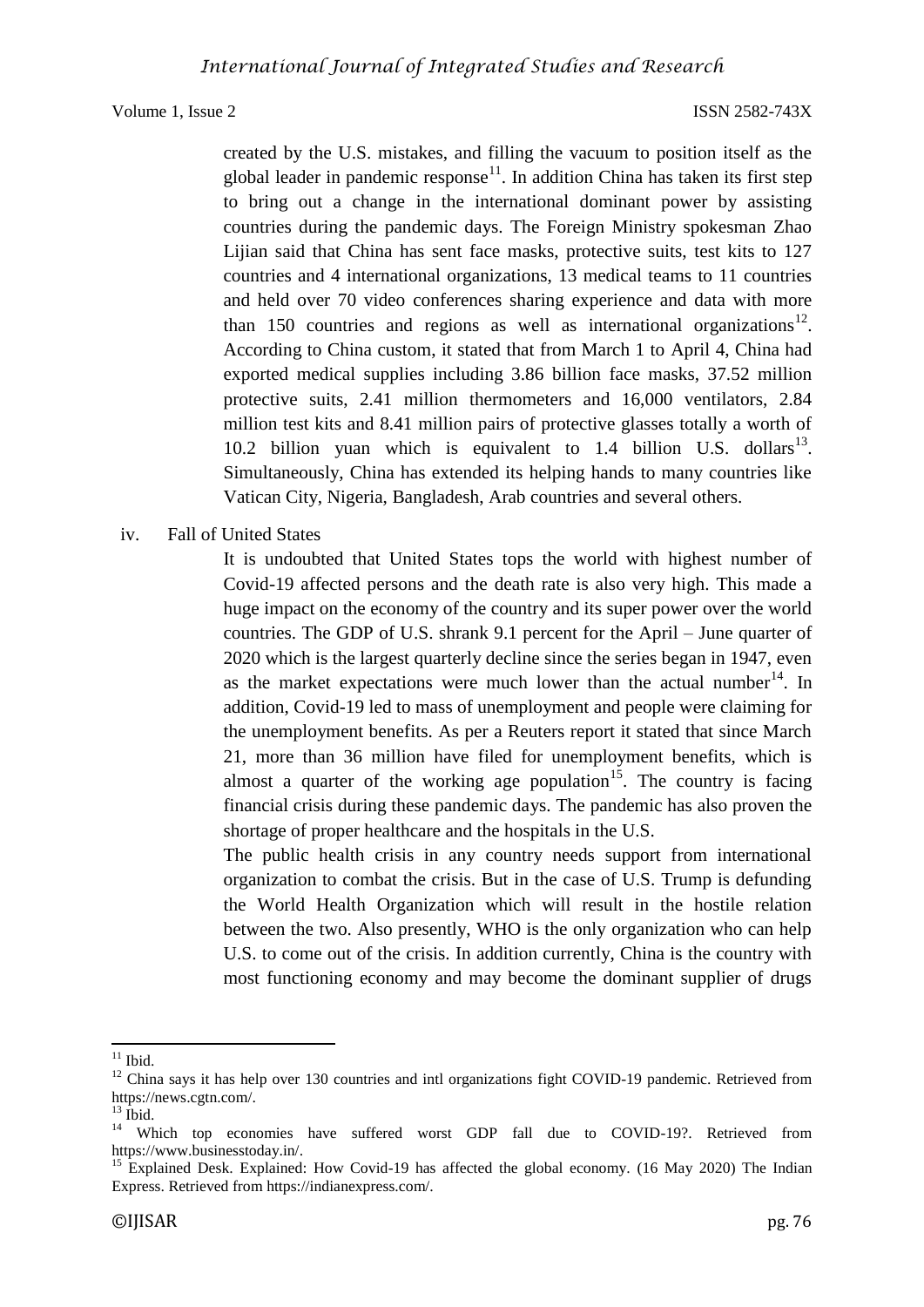and vaccines<sup>16</sup>. Indeed China is helping countries to curb the menace of Covid-19. But U.S. is having a hostile relation with China and Trump is often blaming the Chinese Government as they purposely spread the virus throughout the world. All these instances will have an impact in the recovery of U.S. post Covid-19 era.

However, the Americans sternly believes that their country which emerges from the corona virus pandemic will be a New America, not unlike the new nations that emerged from the forge of the Great Depression and World War  $II<sup>17</sup>$ . Also if one thing futurists seem to agree on as America re-builds, it is the hope that resides in those children and young adults whose lives have been indelibly stamped by this pandemic, a group that may well prove to be the next greatest generation<sup>18</sup>. But this hope will mainly depend on how the pandemic will end and the medications to curb the virus is yet to come. The next two years will proceed in fits and starts in U.S. and based on the recovery of economy by the people who get back to work, the position of US. in the world would be determined.

v. Emergence of new global order

The international organizations who has to the nations to control the Covid-19 virus fails to do so. The international organizations like the United Nations Organizations has to be re-structured<sup>19</sup> post Covid19 era to effectively handle and guide the world during times of pandemics and other imminent danger times. The 'New Normal' becomes ordinary and will be accepted by the world countries. The world order is slowing moving towards a new one during these pandemic days and it is expected there will an entirely new global order post Covid-19.

At present it is difficult to discern the shape, form or substance of the post Covid-19 world order and in the midst of a world order in flux, the uncertainties underscore the need for global co-operation more than ever<sup>20</sup>. Dependence on technology and digital side will increase and there is more probability of technological revolution post Covid-19. Work from home, education and investments during pandemic made people around the world to rely primarily on the technologies<sup>21</sup>. Banking also went to digital path like net banking, online banking, G-Pay and other online modes. People started investing more on gold during the pandemics on online ways. People got

**.** 

<sup>&</sup>lt;sup>16</sup> Donald G. McNeil Jr. The Coronavirus in America: The Year Ahead. (18 April 2020). The New York Times. Retrieved from https://www.nytimes.com/.

<sup>&</sup>lt;sup>17</sup> Marco della Cava. The stakes have never been higher as America reopens. What can a post-coronavirus world look like? Retrieved from https://registerguard.com/.

 $18$  Ibid.

<sup>&</sup>lt;sup>19</sup> VK Chaturvedi. What the new world order will look like, post-COVID-19. Retrieved from https://www.firstpost.com/.

<sup>20</sup> Aarshi Tirkey. Uncharted Territory: Emerging world order post Covid. Retrieved from https://www.orfonline.org/.

<sup>&</sup>lt;sup>21</sup> Anagh Pal. New World Order Post COVID-19. Retrieved from https://www.outlookindia.com/.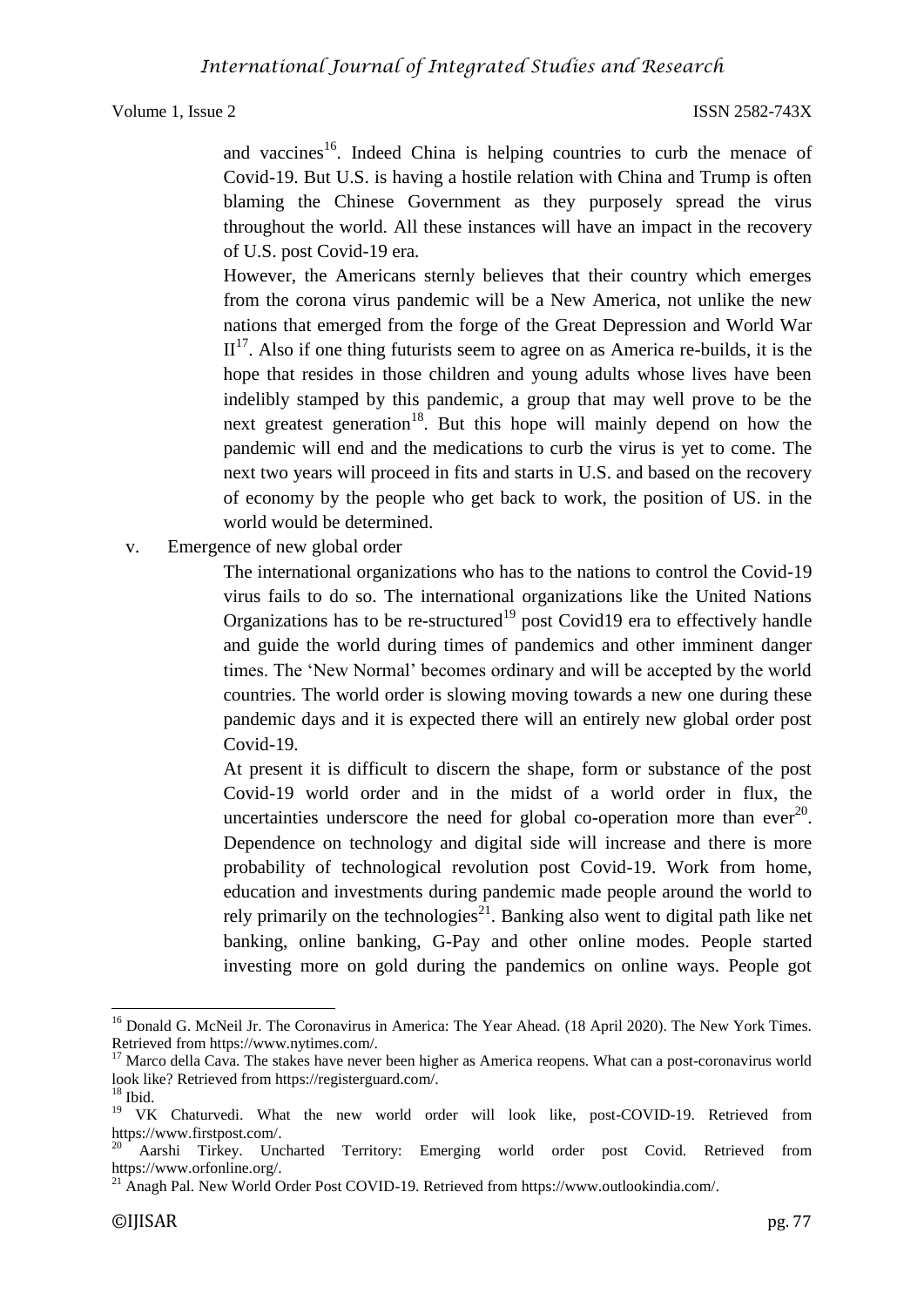adapted to this ways and in the world of post Covid-19, the impact of the same would be reflected deliberately on the world. The emergence of new global order is in fact a welcoming note, because changes in the society makes the society better. The earlier changes in global orders during the two world wars and the great economic depression also did the same.

# **CO-OPERATION – FEATURE OF INTERNATIONAL RELATIONS?**

It is of no doubt that co-operation between countries is so essential feature of international diplomacy in all era. Particularly, in the post Covid-19 world, the co-operation between countries will play a pivotal role in deciding the world order. Co-operation is not essentially confined to co-operation among nations, it implies about the co-operation within nations as the internal co-operation mainly determines the external co-operation. However, co-operation between nations is more important in this aspect. There is no probability that this is how world will look in the post Covid-19 era. But the factors will have a considerable amount of impact in shaping the international relations among the nations in the post Covid-19 new world. Some of such factors in determining international co-operation as a base feature for international relations are:

## i. Providing vaccine

Countries around the world started the process of inventing vaccines and to bring in the public domain as soon as possible. Healthy competition is prevailing between countries regarding this. What mainly determines is which country produces vaccine first and bringing it to the market. This imposes several implications within itself. There is no doubt that the country inventing vaccine will be economically benefitted to a greater extent. The real issue is exporting the vaccines to other countries. There comes the first priority and second priority countries in it. Even before the vaccine was invented, one could see the instance of United States warning India to send hydroxychloroquine. More such warnings and threats will be witnessed by the major powers of the world once vaccine is invented. However this threats are not good for the healthy relation of the countries. This will act as the backlog in the smooth functioning of the world countries. International organizations like the United Nations should intervene in this issue and should find out a possible solution in providing vaccines to the world countries equally without any kind of discrimination. One suitable solution would be an international commitment to a fair allocation system to ensure that the vaccines will be widely available and the countries that need it most are not deprived, would be a welcoming step. $^{22}$ 

**<sup>.</sup>**  $^{22}$  Aida Caldera, Shashwat Koirala. Eight priorities to strengthen international cooperation against Covid-19. Retrieved from https://voxeu.org.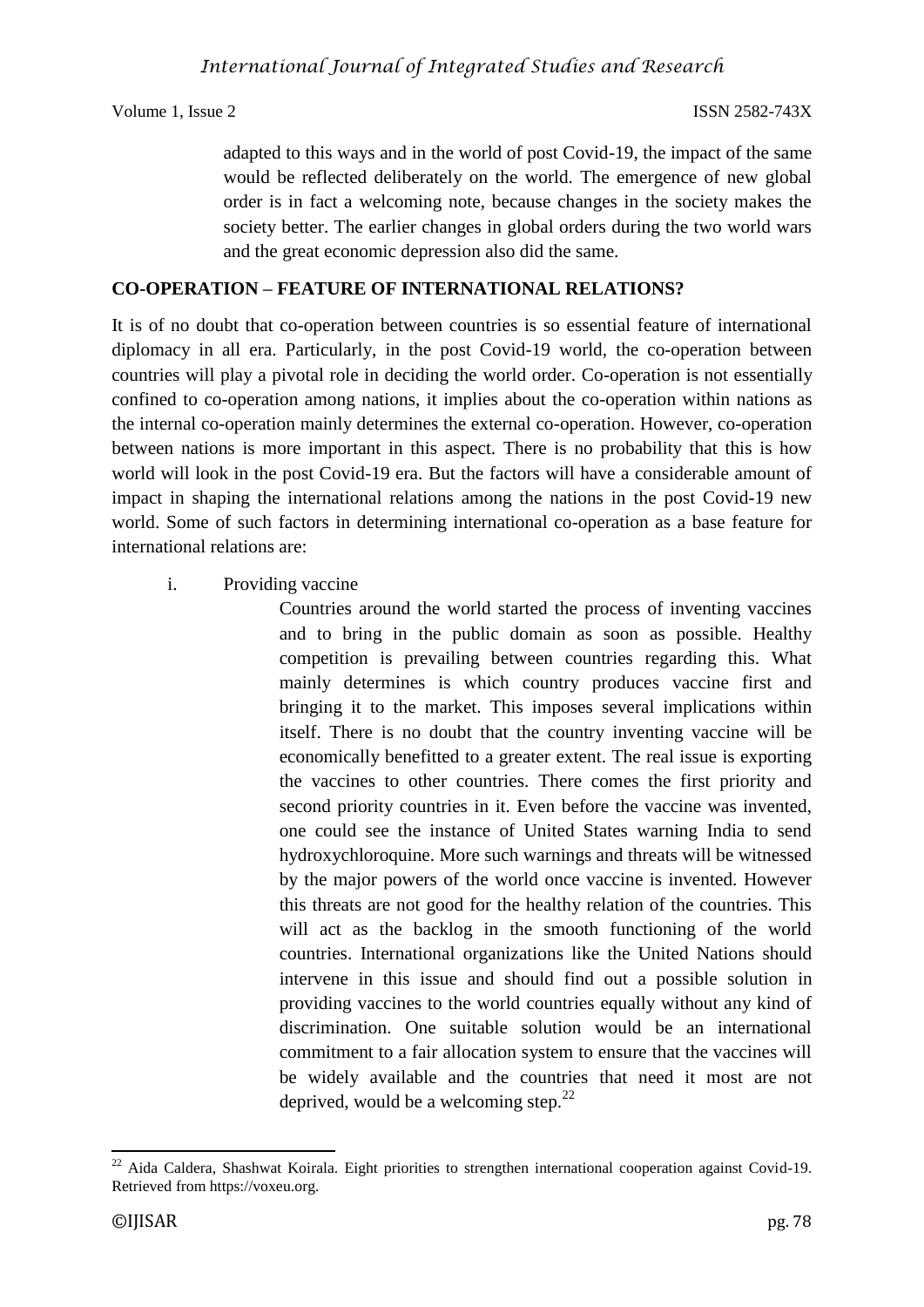ii. Assistance to least developed countries

The least developed countries are the most who got struck due to Covid-19. They were the countries who are in need of special treatment and concessions during the normal world days. And the situation became worsened when Covid-19 strikes the world. The least developed countries were not duly funded during Covid-19, they did not even come out of the impacts of the previous health crisis in their nations. As these countries produces very low GDP, they have poor income. This resulted as a hindrance to combat and to prevent Covid-19. They faced shortage of health care workers, equipment's such as PPE kits, masks, and sanitizers. In addition lockdowns in respective countries made these countries more economically vulnerable. These countries also faced mass hikes in unemployment and loss of job opportunities solely because of Covid-19.

The possible solution to be provided to the least developed countries is co-operation by the world nations at an international level. The developed countries along with the international organizations and other money lending organizations of the world have to assist these countries financially. The countries should strive to improve the economically downtrodden countries towards a greater upliftment. The International Monetary Fund will play a very important role in this regard. Not only special concession and aid to be given to least developed countries, some kind of concern is needed for the developing countries as they are also economically weaker countries.

iii. Cautious about future pandemics

Covid-19 is not the first pandemic which the world is witnessing. There were pandemics in the earlier centuries due to Spanish flu, plague, SARS, Ebola and so on. Therefore it is inappropriate of saying a statement that there will no more pandemic like Covid-19. There may be a time when the next pandemic would be more deadly than the present Covid-19 or sometimes may be the second wave of Covid-19 would arise. Therefore the world countries should take this as a lesson and start preparing for the upcoming pandemics.

Also, the countries around the world should monitor regarding the reemergence of the Covid-19. Already countries like North Korea and Israel starting doing this work. Following them all the countries of the world should do the same in order to curb the menace of the emergence of second wave of Covid-19. For this data sharing among nations would be required which is highly impossible without the stern support of the nations.

While the world is witnessing covid-19, there also arouse some kind of new viruses in China, but reports says they were successfully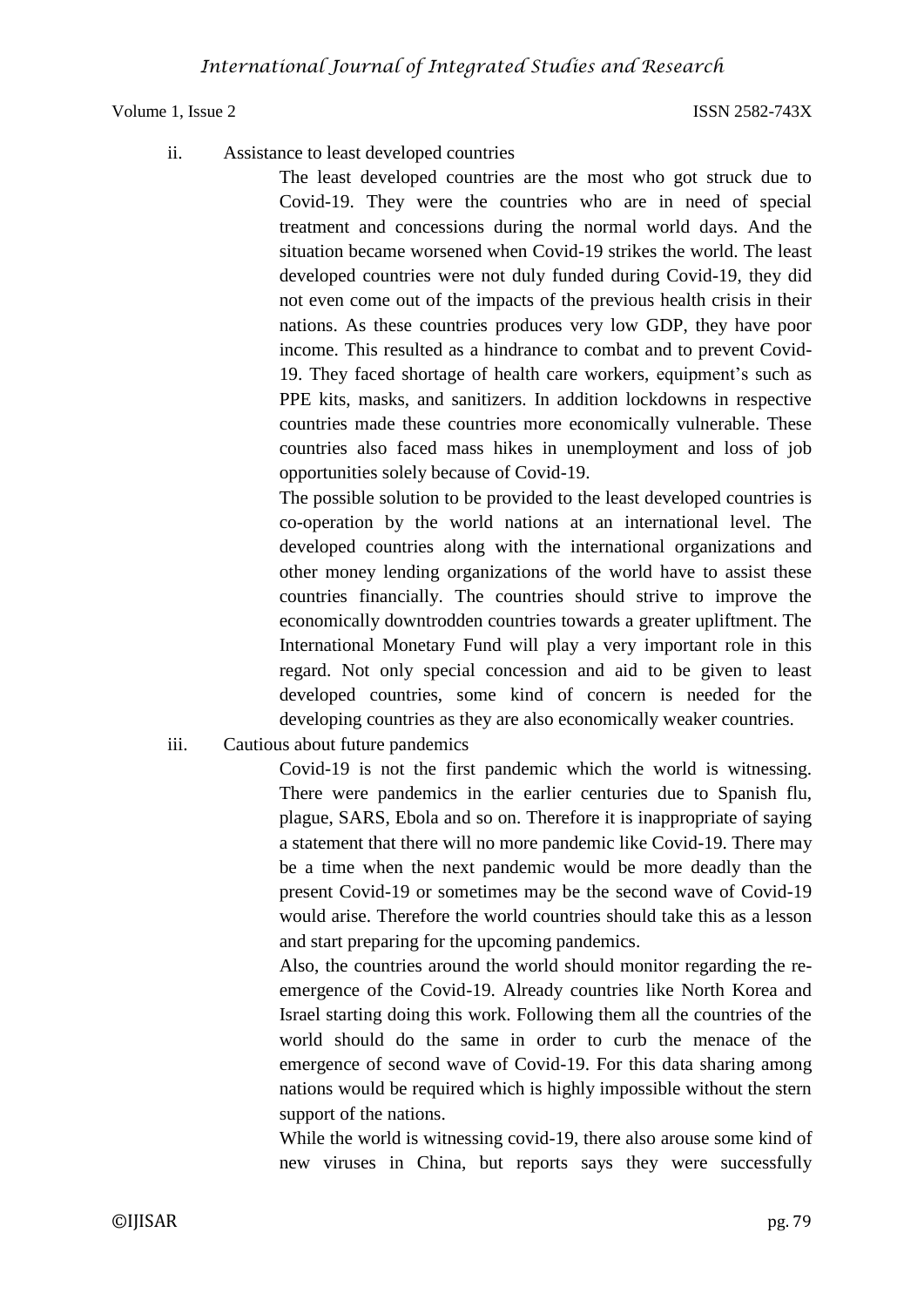controlled and they have not been spread to other countries. Likewise when a virus originated, necessary measures should be taken immediately in order to combat the same so that the losses in respect of lives of human beings and economic loss (monetary loss) to the countries or the world could be saved and prevented in a an intelligent way. An example for this would be the Coalition for Epidemic Preparedness Innovations, a global network of public and private stake holders created after the Ebola epidemic to fill critical gaps in the vaccine development pipeline, notably by advancing vaccines and keeping investigational stockpiles, funding vaccine development and coordinating responses to epidemics, in addition enhanced efforts to address the global shortage of health workers through initiatives such as the ILO, OECD and the WHO Working for the Health Programme is also a welcoming step. $2<sup>3</sup>$ 

### iv. Regional Co-operation

Regional co-operation like SAARC, ASEAN, EU and other institutions can actually bring a change in the post Covid-19 world. Now the countries are in the resilient process mainly to recover the situation which was in prevalence before Covid-19. To achieve this regional cooperation in the regional institutions is essential. The World Bank has stated that the regional co-operation in South Asia can create jobs, reduce poverty and support a resilient recovery from Covid-19.<sup>24</sup> It is also argued that an Indian led drive to vaccinate South Asians will be at times a catalyst to revive South Asian regional cooperation.<sup>25</sup>

In fact India is taking steps to lead the South Asian and Indo-Pacific regional co-operation in fighting the Covid-19 pandemic. Foreign Secretary for India Mr. Harsh Vardhan Shringla has been engaged with his counterparts from the United States, Australia, Japan, the Republic of Korea, New Zealand and Vietnam in the weekly telephonic conversations between 20 March 2020 and 15 May 2020 to share ideas and best practices among these countries in the Indo-Pacific region for responding to the unique and complex challenges presented by the Covid-19 pandemic and this practice of weekly telephonic conversation was initiated by the U.S. Deputy Secretary of State Stephan Biegun.<sup>26</sup>

**.** 

<sup>&</sup>lt;sup>23</sup> Aida Caldera, Shashwat Koirala. Eight priorities to strengthen international cooperation against Covid-19. Retrieved from https://voxeu.org.

<sup>&</sup>lt;sup>24</sup> Julie Vorman. How Can Regional Cooperation Support South Asia's COVID-19 recovery?. Retrieved from https://live.worldbank.org/.

 $^{25}$  Ibid.

<sup>&</sup>lt;sup>26</sup> Cooperation among select countries of the Indo-Pacific in fighting COVID-19 pandemic. Retrieved from htpps://mea.gov.in/.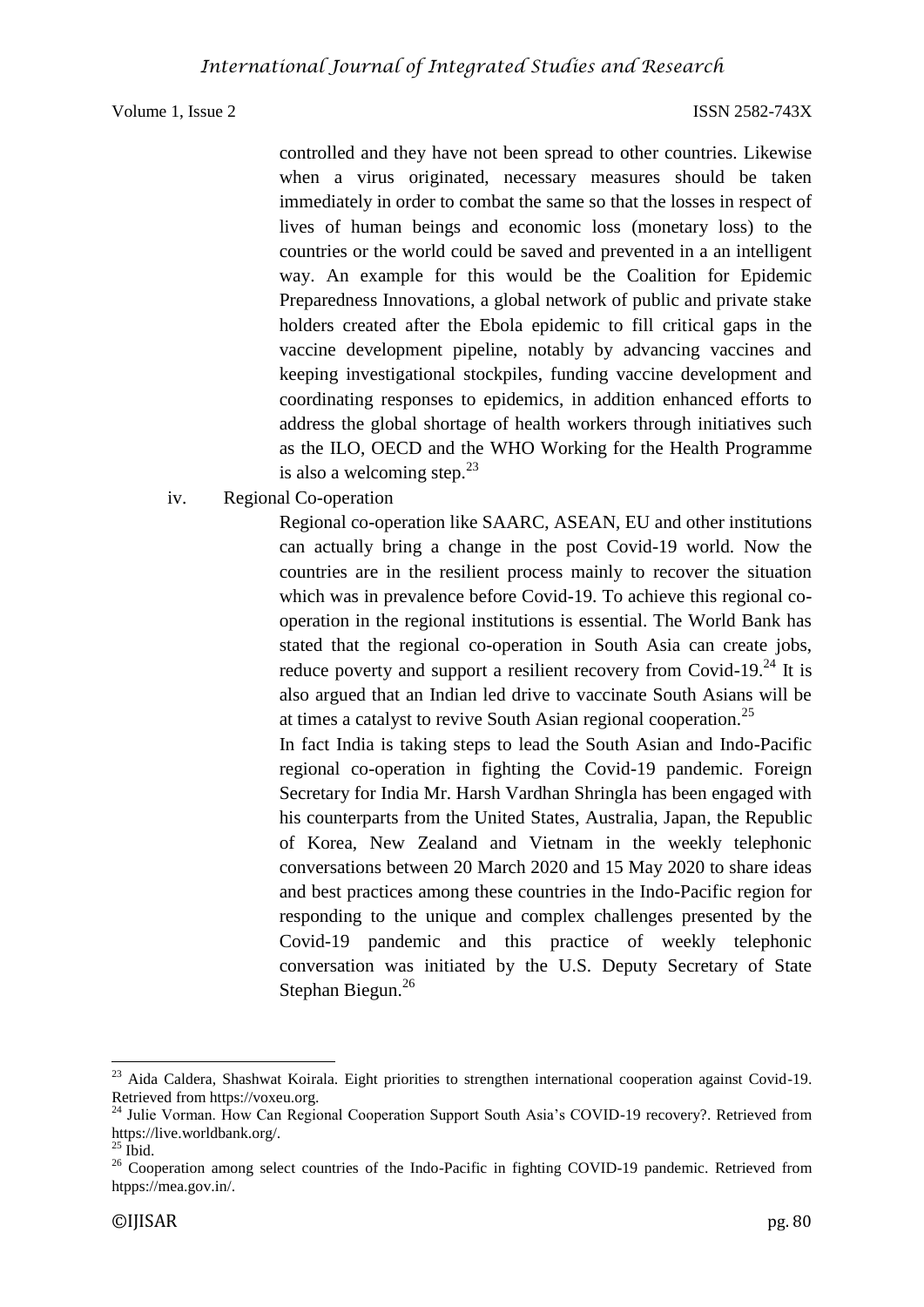These conversations have brought out the need for the real time communication among the partner countries on the evolving challenges and learning from each other's best practices based on the reality that no one can be safe and secure unless all are safe and secure, and they also have underlined the need for a new era of globalization and for international institutions to reflect contemporary realities. $27$  in fact there is a shared interest between the nations and it should be further carried forward on the medium term planning for the safe and sustained economic recovery and growth in the national economies, resilience and redundancies in vital supply chains building on mutual complementarities and for the speedy development and dissemination of vaccines and therapeutics, which would contribute to a peaceful and prosperous Indo-Pacific region and would benefit the world at large.<sup>28</sup> The North-South co-operation model remains important, but it is continuously losing significance as the predominant co-operation model in the developing regions. To the contrast, South-South cooperation has received push at least in terms of visibility and also spurred creative solutions, in addition to other forms of co-operations are becoming increasingly prominent, which includes South-North cooperation (China sending medical kits to Italy) and East-North cooperation (Russia sending medical equipments to United States).<sup>29</sup> These instances clearly indicates that the regional co-operation is multi directional and is increasingly universal.

# **INDIA'S INTERNATIONAL DIPLOMACY POST COVID-19**

India can expect lot of priorities shifts in the policies by the countries during post Covid-19. A shift in multilateral priorities towards global development is consistent with India's own domestic and foreign policy interests<sup>30</sup>. Even India extends helps to other countries amid increase in Covid-19 cases every day in India. For instance, in March, the Union government launched regional co-operation program in South Asia. India pledged \$ 10 million towards an emergency SAARC fund. After that, India explored an information exchange platform to facilitate exchange of expertise among South Asian health professionals $31$ . At present, India extends assistance only to the South Asian countries. In the post Covid-19 world, it should be extended as a global level. The assistance by India at a global level would definitely impact in the strong international diplomacy with the world countries.

 $31$  Ibid.

**<sup>.</sup>**  $27$  Ibid.

<sup>28</sup> Supra.

<sup>&</sup>lt;sup>29</sup> Stephan Klingebiel, Artemy Izmestiev. International (development) co-operation in a post Covid-19 world: a new way of interaction or super accelerator?. Retrieved from www.effectivecooperation.org/.

<sup>&</sup>lt;sup>30</sup> Mohamed Zeeshan. Can India Organize Post-COVID-19 Global Action. Retrieved from https://thediplomat.com/.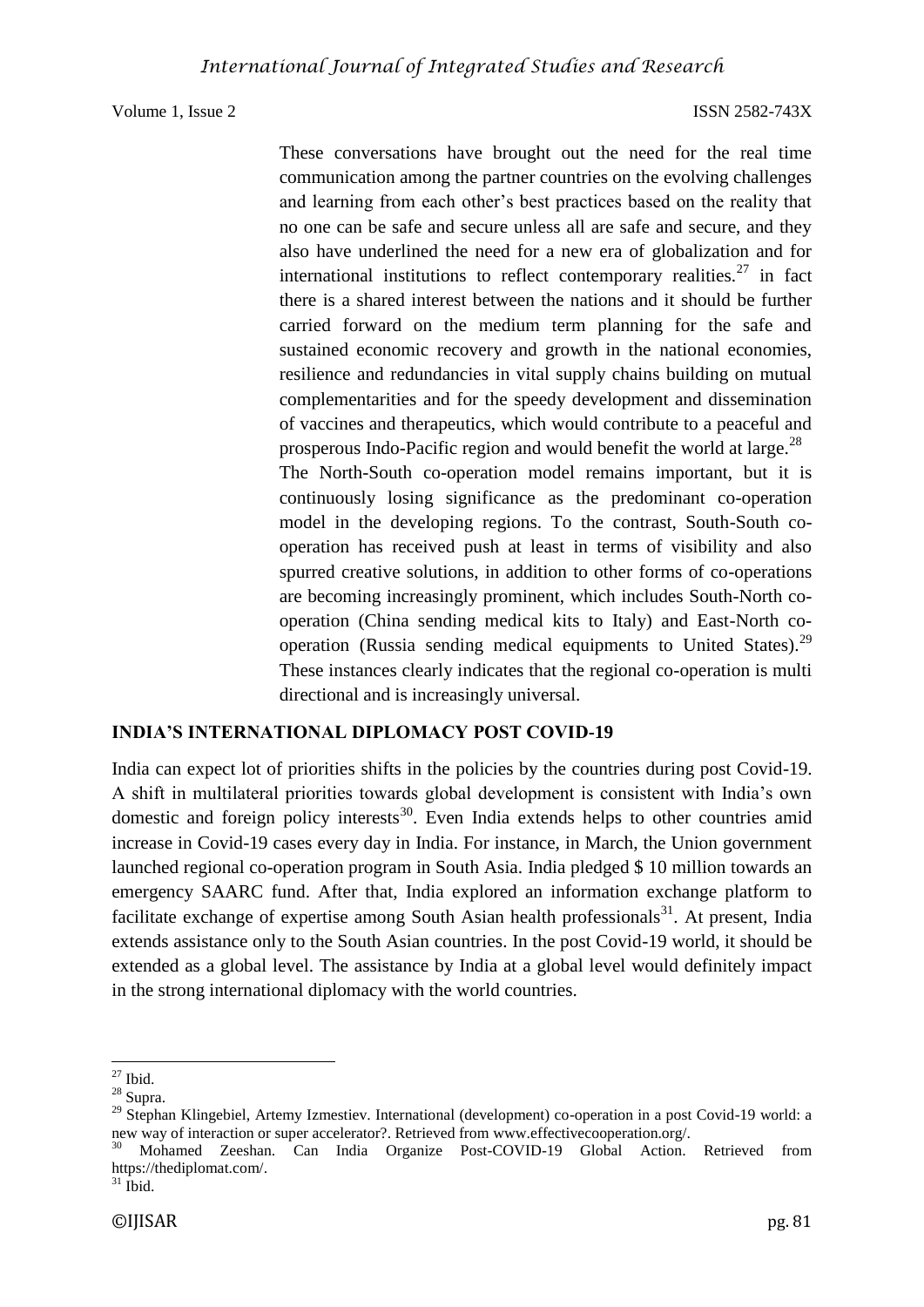In a virtual summit, Narendra Modi has stated about the Promotion by India in coordinating the immediate neighbourhood and organized online training to share India's medical expertise with smaller neighbours and ensured medical supplies to over 123 partner countries among them 59 members from Non Aligned Movement<sup>32</sup>. In addition, India had exported hydroxychloroquine, which was treated as an effective drug to cure Covid-19 to U.S., U.K and to certain Central Asian and African countries. The main issue that will arise post Covid-19 for India is how effective they tackle China? China tries to influence in the neighbours of India and crossing the borders of India using Covid-19 as a situation. Both the countries are competitors to each others and India imposed restrictions on foreign direct investment with China and also banned lots of Chinese made apps like Tik Tok and Pubg stating these apps are in breach of integrity of India. These apps had large number of users in India and banning the same would affect the economy of China to a certain extent. India not bothered about China, it extends good co-operation with other countries in the Indo-Pacific region during the Covid-19 period.

The Indian Government also have taken effective steps to reduce its economic exposure to China. Recently, India and Australia signed a new military logistics agreement in the virtual summit between Prime Ministers Narendra Modi and Scott Morrison, and in addition a similar agreement is also expected to be entered between India and Japan soon<sup>33</sup>. Need to strengthen the domestic networks and borders of Indo-China is also needed immediately to counter attack the aggression of the China in the borders of India.

### **CHALLENGES IN POST COVID-19 WORLD**

i. Vulnerable groups

The vulnerable groups are the most who got affected by the Covid-19. Migrant workers, people who live below poverty line and disabled people were affected in a large extent. None explained them the effects of the Covid-19 or the precautions to be taken to prevent Covid-19. The migrant workers lost their jobs, and the other vulnerable groups are also striving for food and to meet the basic necessities of their life. In addition, domestic violence against women is hike during pandemic. The drop out rate of children from school has also been increased to a considerable extent during the pandemic. While the world is moving out to a new global order after Covid-19, special concern has to be taken for vulnerable groups which will definitely increase the economy of the country thereby strengthening the international diplomacy.

ii. Conducting elections

One major challenge that is awaiting post Covid-19 is the conducting of elections, because the leaders of the country are one of the prime

**.** 

<sup>&</sup>lt;sup>32</sup> Sreemov Talukdar. India walked a fine foreign policy line during COVID-19 crisis: test ahead lies in how Modi handles Big Powers. Retrieved from https://www.firstpost.com/.

<sup>&</sup>lt;sup>33</sup> Lindsey W. Ford, Julian Gewirtz. China's post-COVID aggression is reshaping Asia (16 July 2020). The Hindu. Retrieved from https://www.thehindu.com/.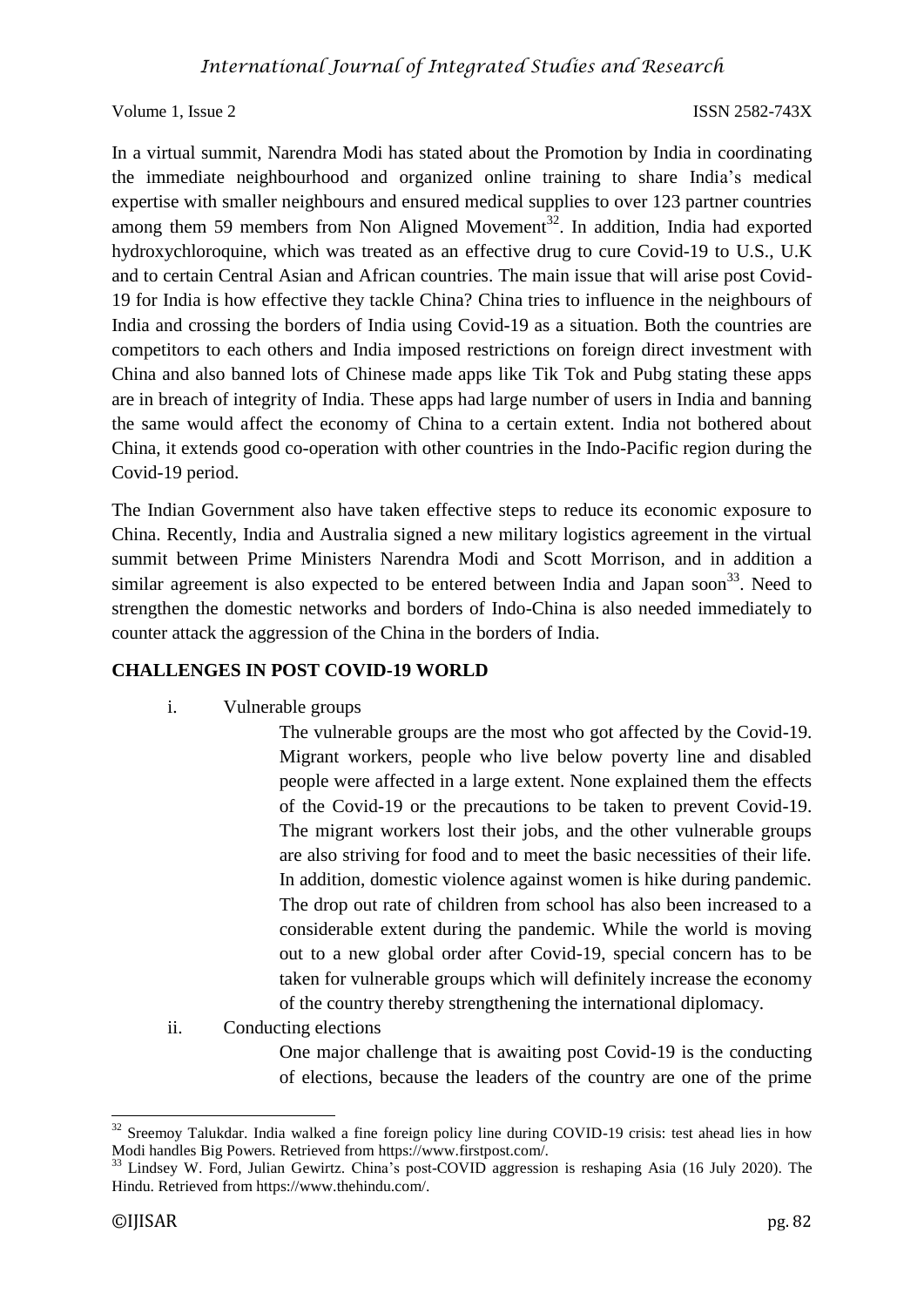reason for the diplomacy in the international level. It is they who represent their countries and enforce various summits, agendas and policies for the international diplomacy. Therefore leaders and the international diplomacy are closely related to each other. Not electing leaders at the right time will definitely affect the international diplomacy. In addition, having elections by regular modes after post Covid-19 may also seems to be threat to the health of citizens. An alternative mode of voting system like online voting system has to be bring in force.

# iii. Handling pressure by the countries

The Covid-19 had resulted to severe impacts which no one ever expected before. Before the world could alarm, everything happened, and the countries tries their level best to stop the spread of the virus. The countries were imposing several restrictions like lockdowns, shut down of manufacturing unit, companies laying off their employees, travel restrictions, restrictions on import and export and closing of their respective borders. All these led to the severe problem in the domestic countries. The countries have to look after its citizens, as citizens were short of finance in their hands. So the government tries to resolve the issue which is ultimately resulting in severe drop down of GDP of several countries. Citizens are blaming their governments that they failed to tackle the spread of virus effectively. In the post Covid-19 world, the main issue before the governments is how they are providing job opportunities to such mass unemployed people, bringing the GDP to a good position and encouraging companies and manufacturing units to employ more employees. The country which handle the domestic pressure within its country will definitely have an upper hand in deciding the international diplomacy post Covid-19 era.

# **CONCLUSION**

After the Covid-19 disappears from the world or after the vaccine is found out, the world will urge to return to the new normal world. This will create a new world order. The impact of the Covid-19 will last in the minds of the human kind for a very longer period. The post Covid-19 world has to be dependent with others. In fact, the countries has to be inter-dependent on each other and they have to learn from each other. The countries around the world has to join hands together to re-build the world which was in existence before Covid-19, thereby rebuilding the economy of the world is easily possible. When countries stand together, it is sure the international diplomacy will be strengthened automatically which is good for the peace and integrity of the world.

The sharing of resources between the nations is also encouraged. Countries should share their resources, expertise, research and development between nations, so that the progress of the world as a whole can be achieved. The post Covid-19 international diplomacy has to be